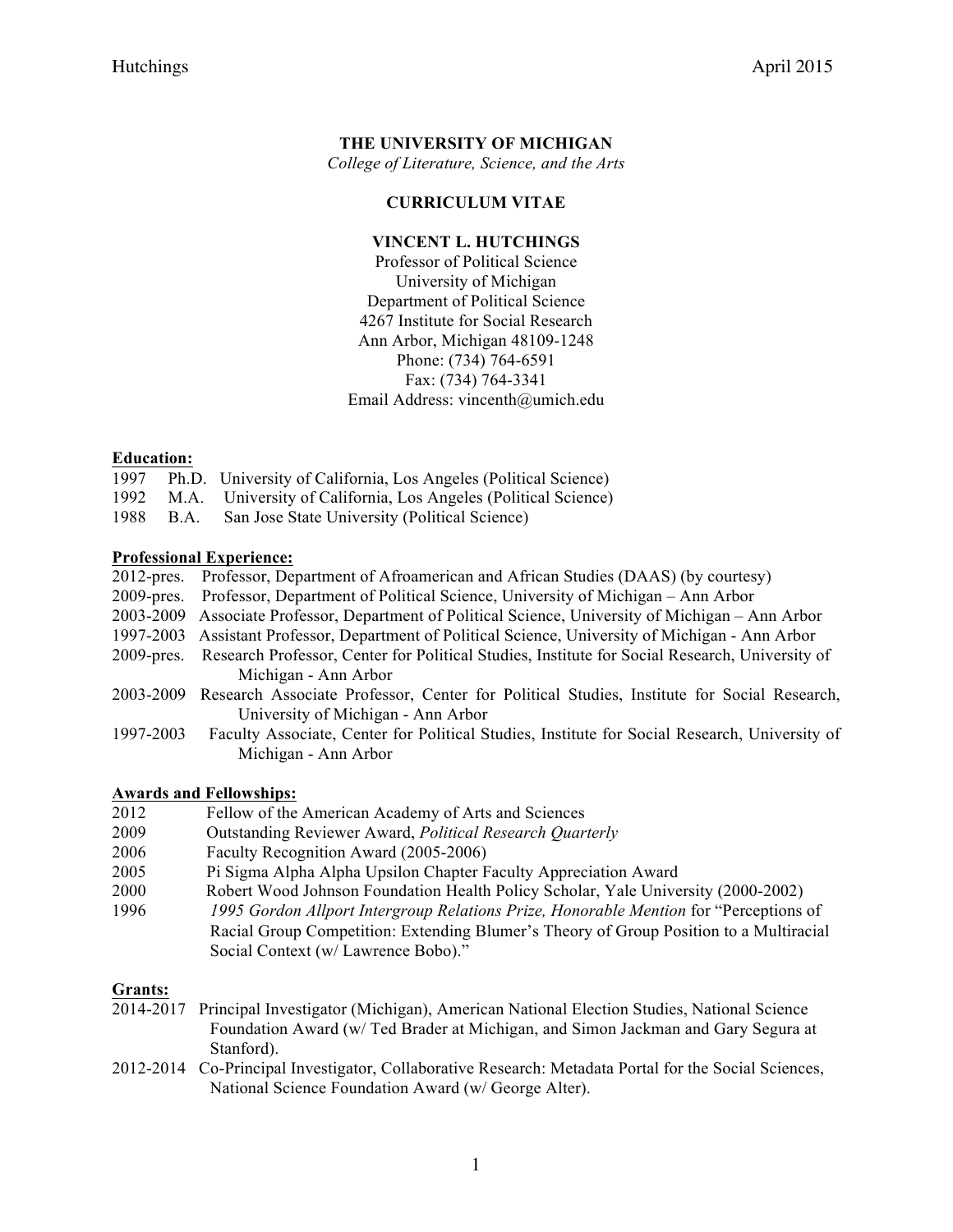- 2010-2013 Principal Investigator (Michigan), American National Election Studies, National Science Foundation Award (w/ Simon Jackman and Gary Segura).
- 2009-2011 Principal Investigator, Elite Communications and Racial Group Conflict in the  $21<sup>st</sup>$  Century, National Science Foundation Award (w/ Hanes Walton and Robert Mickey).
- 2004-2006 Co-Principal Investigator, National Study of Ethnic Pluralism & Politics, National Science Foundation Award (w/ James Jackson, Ronald Brown, and Cara Wong).
- 2004 Experimental Module in NSF-funded Time-Sharing Experiments for the Social Scientists, with Hanes Walton, Jr.
- 2002-2005 Co-Principal Investigator, Political Cues and Internet Use: Elite Communication Strategies and the Use of the Internet for Information Seeking and Political Participation, National Science Foundation Award (w/ Nicholas Valentino).
- 1999-2000 Co-Principal Investigator, Detroit Area Study, University of Michigan (w/ N. Valentino and M. Traugott).
- 1994 National Science Foundation Dissertation Research Grant.

# **Publications**-*Books***:**

Barker, Lucius, Mack Jones, Katherine Tate, and Vincent Hutchings, *forthcoming*, "African Americans and the American Political System"  $(5<sup>th</sup>$  edition)

Hutchings, V., 2003, *Public Opinion and Democratic Accountability,* Princeton University Press.

# **Publications-***Book Chapters:*

- Hutchings, V., and Spencer Piston. 2011. "The Determinant and Political Consequences of Prejudice." In *The Handbook of Experimental Political Science*, James N. Druckman, Donald P. Green, James H. Kuklinski, and Arthur Lupia (editors), Cambridge University Press, pg. 306-319.
- Hutchings, V., and Spencer Piston. 2011. "Knowledge, Sophistication, and Issue Publics." In *The Oxford Handbook of American Public Opinion and the Media*, Robert Y. Shapiro and Lawrence R. Jacobs (editors), Oxford University Press, pg. 571-585.
- Hutchings, V., C. Wong, J. Jackson, and R. Brown. 2011. "Explaining Perceptions of Competitive Threat in a Multiracial Context." In *Race, Reform, and Regulation of the Electoral Process*, Guy-Uriel E. Charles, Heather K. Gerken, and Michael S. Kang (editors), Cambridge University Press, pg. 52-74.
- Hutchings, V., and Nicholas Valentino. 2010. "Divide and Conquer: How Partisan Race Cues Polarize the Electorate." In *African-American Political Psychology: Identity, Opinion, and Action in the Post-Civil Rights Era*, Tasha S. Philpot and Ismail K. White (editors), Palgrave Macmillan, pg. 157-169.
- Hutchings, V., and LaFleur Stephens. 2007. "African Americans and the Presidential Nominating Process." In *The Making of Presidential Candidates 2008.* William G. Mayer (editor), Rowman and Littlefield, pg. 119-139.
- Hutchings, V., N. Valentino, T. Philpot, and I. White. 2006. "Racial Cues in Campaign News: The Effects of Candidate Strategies on Group Activation and Political Attentiveness Among African Americans." In *Feeling Politics: Emotion in Political Information Processing*. David Redlawsk (editor), Palgrave Macmillan, pg. 165-186.

# **Publications-***Journals***:**

- Hutchings, V., and C. Wong. 2014. "Racism, Group Position, and Attitudes about Immigration among Blacks and Whites." *Du Bois Review* 11(2): 419-442.
- Berinsky, Adam, V. Hutchings, T. Mendelberg, L. Shaker, N. Valentino. 2011. "Sex and Race: Are black candidates more likely to be disadvantaged by sex scandals?" *Political Behavior*, 33(2): 179-202.
- Valentino, N., E. Groenendyk, K. Gregorowicz, T. Brader, and V. Hutchings. 2011. "Election Night's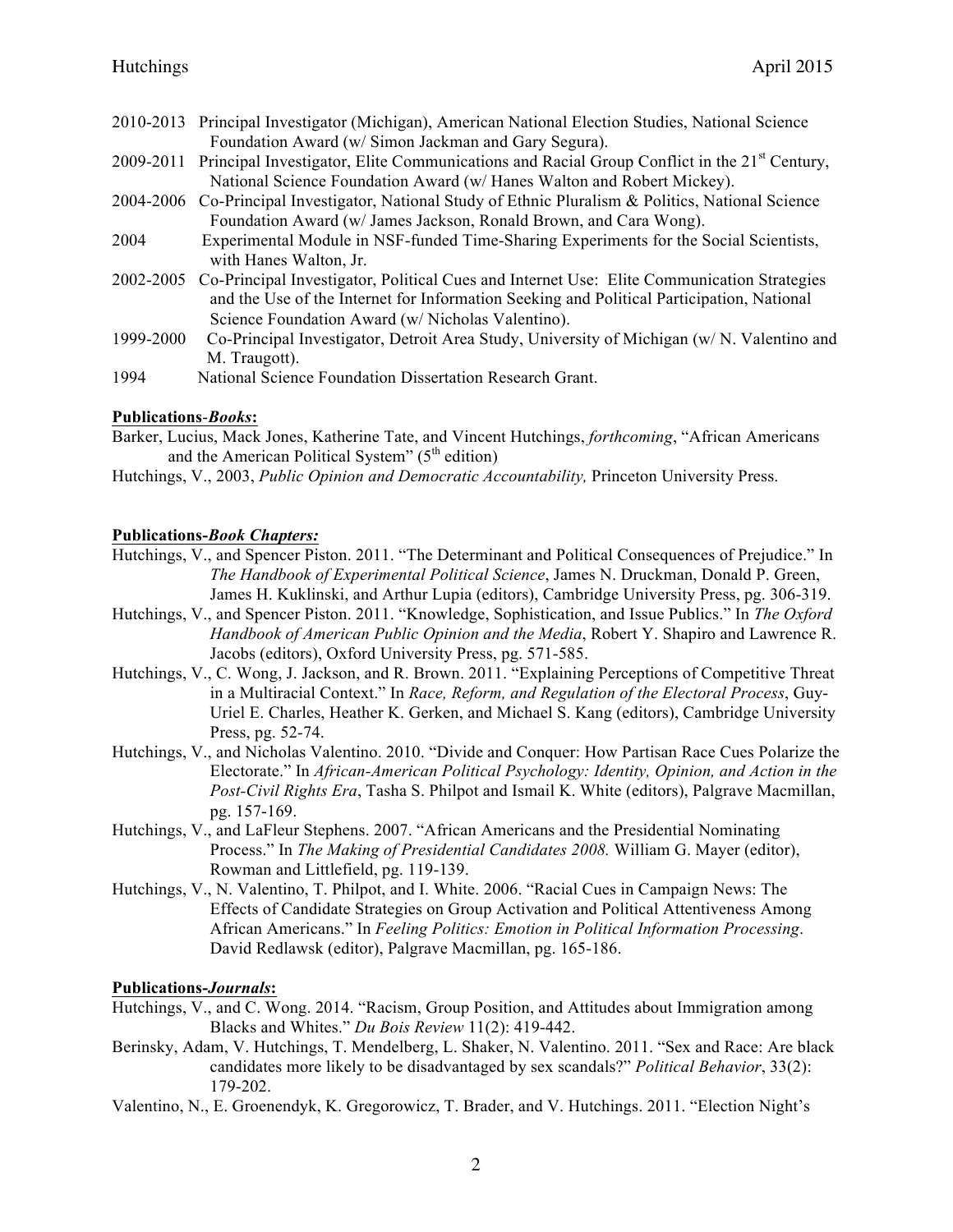Alright for Fighting: The Role of Anger versus Anxiety in Political Participation." *The Journal of Politics,* 73(1): 156-170.

- Hutchings, V., H. Walton Jr., and A. Benjamin. 2010. "Explicit Racial Cues and Support for Confederate Symbols and Southern Partisanship." *The Journal of Politics* 72(4):1175-1188.
- Hutchings, V. 2009. "Change or More of the Same: Evaluating Racial Policy Preferences in the Obama Era." *Public Opinion Quarterly,* 73(5): 917-942.
- Valentino, N., V. Hutchings, A. Banks, and A. Davis. 2009. "Selective Exposure in the Internet Age: Emotional Triggers of Political Information Processing." *Political Psychology* 30(4): 591- 613.
- Hutchings, V., and Ashley E. Jardina. 2009. "Results from Experimentation: Racial Priming in Political Campaigns." *Annual Review of Political Science*, 12:397-402.
- Valentino, N., V. Hutchings, A. Banks, and A. Davis. 2008. "Is a Worried Citizen a Good Citizen? Emotions, Political Information Seeking, and Learning via the Internet." *Political Psychology* 29(2): 247-273.
- Hutchings, V., N. Valentino, T. Philpot, and I. White. 2004. "The Compassion Strategy: Race and the Gender Gap in American Politics." *Public Opinion Quarterly*. 68(4):512-541.
- Hutchings, V., N. Valentino. 2004. "The Centrality of Race in American Politics." *Annual Review of Political Science* 7:383-408.
- Valentino, N., V. Hutchings, and D. Williams. 2004. "The Impact of Political Advertising on Knowledge, Internet Information Seeking, and Candidate Preference." *Journal of Communications*  54(2): 337-354.
- Hutchings, V., H. McClerking, and G. Charles. 2004. "Congressional Representation of Black Interests: Recognizing the Importance of Stability." *Journal of Politics* 66(2): 450-468.
- Valentino, N., V. Hutchings, and I. White. 2002. "Cues That Matter: How Political Ads Prime Racial Attitudes During Campaigns," *American Political Science Review*, 96(1): 75-90.
- Valentino, N., M. Traugott, and V. Hutchings. 2002. "Group Cues and Ideological Constraint: A Replication of Political Advertising Effects Studies in the Lab and in the Field," *Political Communication*, 19(1): 29-48.
- Hutchings, V. 2001. "Political Context, Issue Salience, and Selective Attentiveness: Constituent Knowledge of the Clarence Thomas Confirmation Vote," *Journal of Politics* 63(3): 846- 868.
- Hutchings, V. 1998. "Issue Salience and Support for Civil Rights Legislation Among Southern Democrats," *Legislative Studies Quarterly* 23(4): 521-544.
- Bobo, L., and V. Hutchings. 1996. "Perceptions of Racial Group Competition: Extending Blumer's Theory of Group Position to a Multiracial Social Context," *American Sociological Review* 61(6): 951-972.

# **Research Reports, Reviews, and Commentaries:**

- Hutchings, Vincent L. "Race, Punishment, and Public Opinion." *forthcoming*, *Perspectives on Politics.*
- Hutchings, Vincent L., and Portia R. Hemphill. 2012. "Rifts and Tides: The Road to Black Political Representation." *Polity* 44(1): 135-147.
- Hutchings, Vincent L. 2004. "The Complexity of Racial Attitudes: Continuing Progress or the Calm Before the Storm? " *Dubois Review* 1(1): 203-208.
- Hutchings, V., 2002, Review of Tali Mendelberg's *The Race Card: Campaign Strategy, Implicit Messages, and the Norm of Equality*, in *American Political Science Review* 96(3): 647-648.
- Hutchings, V., 2001, Review of Richard Fenno's *Senators on the Campaign Trail: The Politics of Representation*, in *National Political Science Review*, 8: 265-267.
- Hutchings, V., and H. McClerking, 2000, "The Inclusion of Minority Interests in Congress and the Presidency," Review of Christopher Burke's *The Appearance Of Equality: Racial Gerrymandering, Redistricting, and the Supreme Court*; Keith Bybee's *Mistaken Identity: The Supreme Court and the Politics of Minority Representation*; and Russell Riley's *The*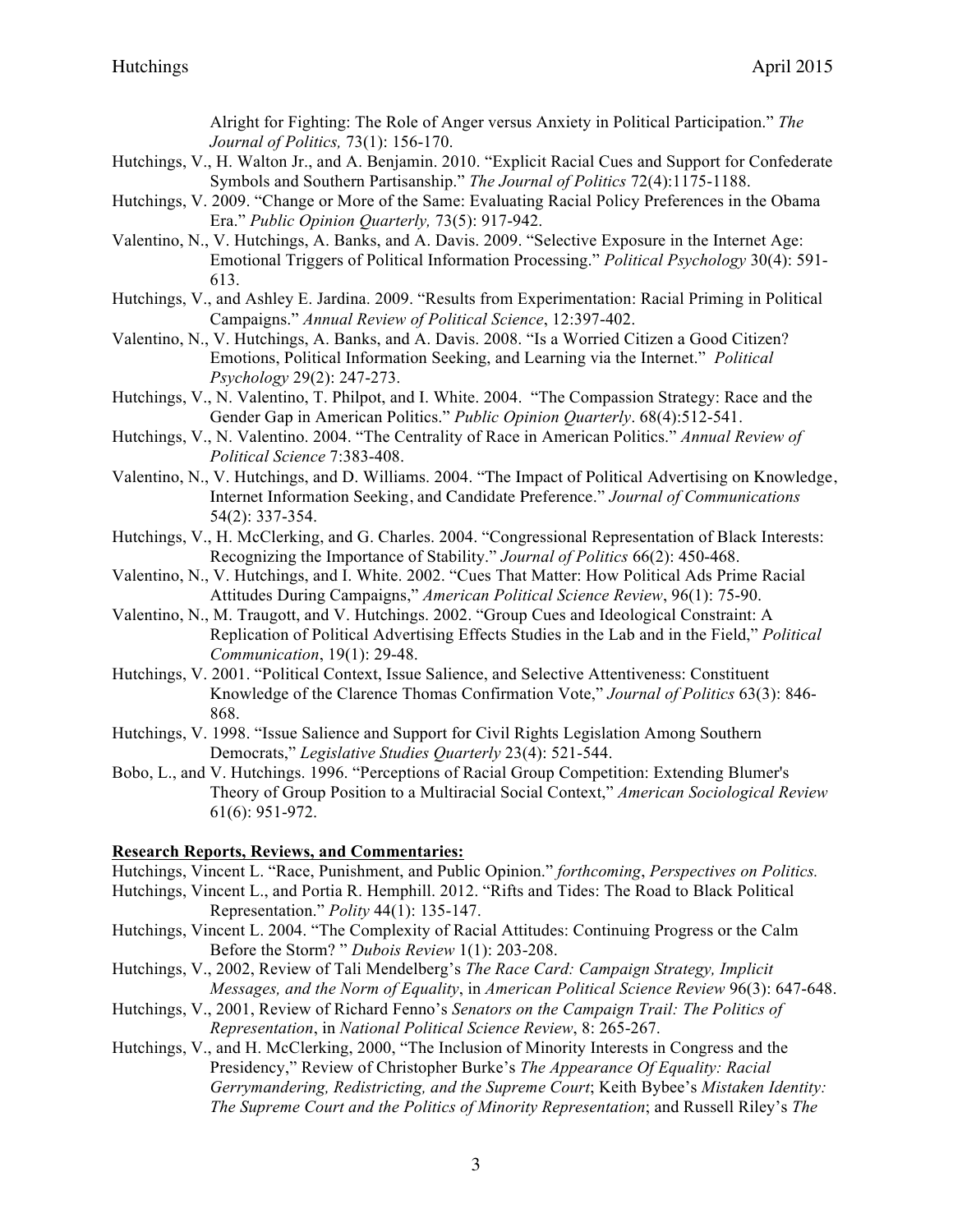*Presidency and the Politics of Racial Inequality: Nation Keeping from 1831 to 1965*, in *Congress and the Presidency*, 27 (2): 217-222.

Hutchings, V., and N. Valentino, 2000, "The Impact of Group Attitudes on Vote Choice in Gubernatorial Contests." A Pilot Study Report to the 1998 NES Pilot Study Committee and the American National Election Study Board of Overseers,

http://www.umich.edu/~nes/resources/psreport/abs/98e.htm.

Hutchings, V., 2000, Prologue to Hanes Walton, Jr.'s *Reelection*, xxv-xxix.

#### **Other Work in Review or in Progress:**

Under Review:

#### In Progress:

- Hutchings, Vincent L., Ashley A. Jardina, Robert Mickey, and Hanes Walton, Jr., in progress, "The Politics of Race: How Threat Cues and Group Position Can Activate White Identity."
- Hutchings, Vincent L., Vanessa Cruz Nichols, LaGina Gause, and Spencer Piston, "Whitewashing: How Obama Used Implicit Racial Cues as a Defense Against Political Rumors."
- Hutchings, V., Spencer Piston, and Davin Phoenix, in progress, "Political Empowerment and Participation Among Blacks, Latinos, and Whites in the 21<sup>st</sup> Century."
- Hutchings, Vincent L., Ashley A. Jardina, Robert Mickey, and Hanes Walton, Jr., in progress, "Exploring the Effects of Implicit and Explicit Racial Cues on Blacks' Attitudes about Whites."

### **Presentations at Invited Colloquia and At Association Conferences:**

Association Conferences: *American Political Science Association:* Paper Presentations: 1994 (x2), 1995, 1998, 2001(x2), 2002, 2003, 2005 (x2), 2006 (x2), 2009, 2012 Panel Chair/Discussant Roles: 1999 (x2), 2004, 2013 (x2) *Midwest Political Science Association:* Paper Presentations: 1997, 1999, 2000, 2001, 2002, 2003, 2005, 2006, 2007, 2008, 2009 (x2), 2011 (x2), 2012 (x2), 2013 (x2), 2014, 2015 Panel Chair/Discussant Roles: 1999, 2002, 2004 (x2), 2005, 2007, 2008, 2010, 2011, 2012, 2013, 2014 *Western Political Science Association:* Paper Presentations: 1993, 1994 *Southern Political Science Association:* Paper Presentations: 1999, 2009 *National Conference of Black Political Scientists:* Paper Presentations: 2000, 2003, 2005, 2014 Panel Chair/Discussant Roles: 2003 *American Association of Public Opinion Research:* Paper Presentations: 2001, 2003, 2004, 2005, 2011 Panel Chair/Discussant Roles: 2002

#### Invited Colloquia:

*Paper Presentations:* West Coast Experiments Conference, Claremont Graduate University, May 1, 2015.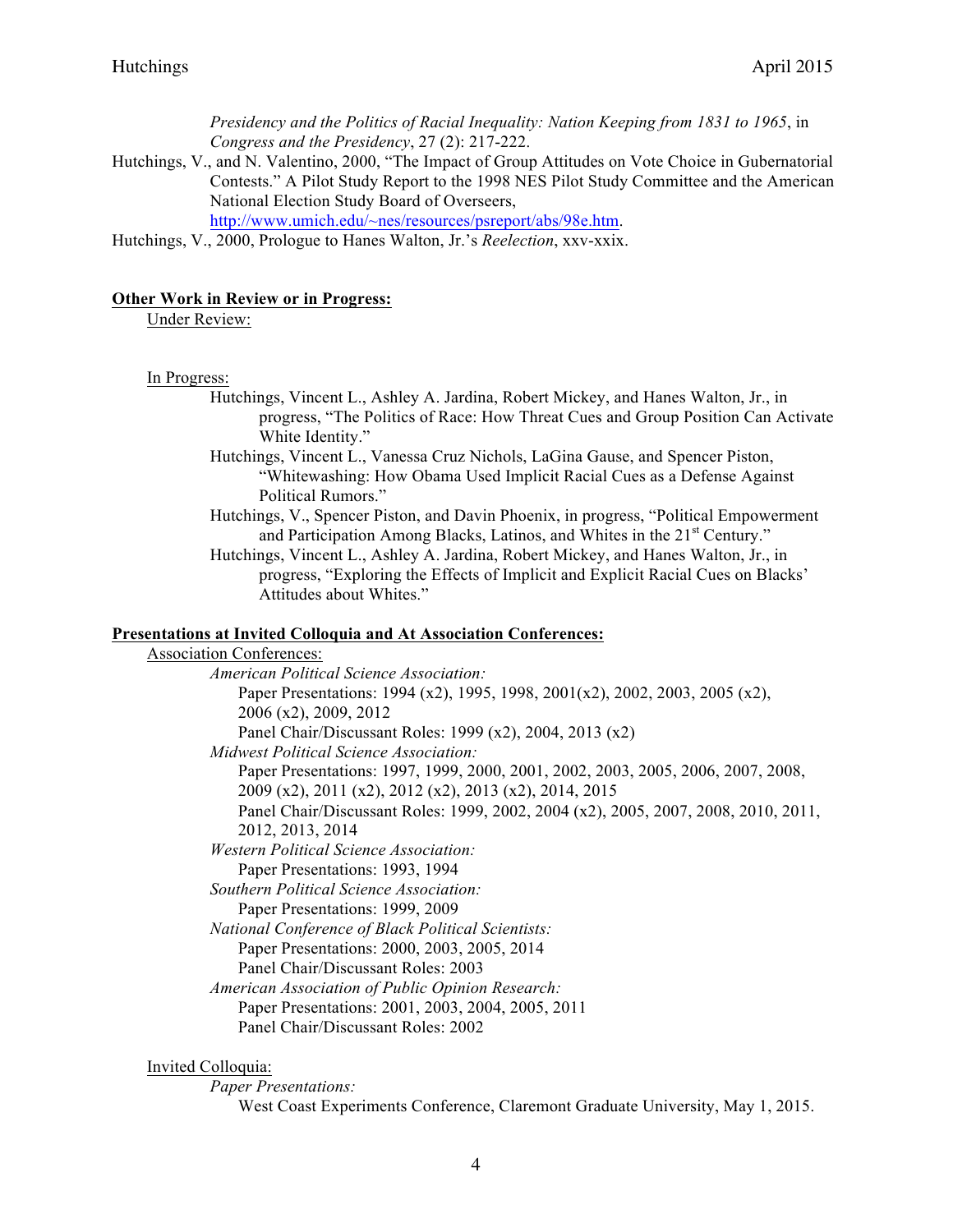| Empire Lecture Series Speaker, Midwest Political Science Association, April 18, 2015.<br>Paper to Publication Workshop, Purdue University, February 20, 2015.            |  |  |  |
|--------------------------------------------------------------------------------------------------------------------------------------------------------------------------|--|--|--|
| Centre for the Study of Democratic Citizenship Speaker Series, McGill<br>University/University of Montreal, December 19, 2014.                                           |  |  |  |
| Class, Race, and Ethnicity Workshop, Michigan State University, September 26, 2014.                                                                                      |  |  |  |
| West Coast Experiments Conference, Claremont Graduate University, May 9, 2014.                                                                                           |  |  |  |
| University of Maryland, Symposia on Structural Racism and the Root Causes of<br>Prejudice, April 3, 2014.                                                                |  |  |  |
| National Conference of Black Political Scientists Conference, Invited Speaker, March<br>15, 2014.                                                                        |  |  |  |
| University of Missouri, Political Science Speaker Series, January 24, 2014.                                                                                              |  |  |  |
| Pennsylvania State University, Political Science Speaker Series, December 7, 2012.<br>Harvard University, Racial Attitudes and Identity Network Forum, October 12, 2012. |  |  |  |
| Yale University, American Politics Speaker Series, September 26, 2012.                                                                                                   |  |  |  |
| Massachusetts Institute of Technology, Political Science Seminar, April 2, 2012.                                                                                         |  |  |  |
| University of North Texas, Martin Colloquium, March 30, 2012.                                                                                                            |  |  |  |
| Princeton University, Center for the Study of Democratic Politics Seminar, February<br>23, 2012.                                                                         |  |  |  |
| Indiana University, Center on American Politics Seminar, November 11, 2011.                                                                                              |  |  |  |
| Princeton University, Fall Lecture Series in the Joint Degree Program in Social Science<br>and Social Policy, September 19, 2011.                                        |  |  |  |
| Harvard University, Political Behavior and Psychology Workshop, December 2, 2010.                                                                                        |  |  |  |
| University of Pennsylvania, American Politics Workshop, November 11, 2010.                                                                                               |  |  |  |
| Duke University, American Politics/REGSS Speaker Series, September 15-16, 2010.<br>University of North Carolina, Chapel Hill, American Politics Research Group,          |  |  |  |
| September 16-17, 2010.                                                                                                                                                   |  |  |  |
| University of Massachusetts, Amherst, Speaker Series, April 26-27, 2010.                                                                                                 |  |  |  |
| University of Pittsburgh, Race in America: Restructuring Inequality National                                                                                             |  |  |  |
| Conference, February 15-16, 2010.                                                                                                                                        |  |  |  |
| Vanderbilt University, Invited Speaker Series, October 28-29, 2009.                                                                                                      |  |  |  |
| Lewis & Clark College, Robert B. Pamblin Society of Fellows Distinguished Visiting<br>Scholars series, February 11-12, 2009.                                             |  |  |  |
| Duke University, The Future of Elections Scholarship: Policy Challenges & A<br>Research Agenda for Reform, February 27-28, 2009.                                         |  |  |  |
| University of Iowa, Understanding the 2008 Presidential Election, March 5-7, 2009.                                                                                       |  |  |  |
| Northwestern University, Conference on Experiments in Political Science, May 28-29,<br>2009.                                                                             |  |  |  |
| Chicago University, Race and the American Voter, December 11, 2008.                                                                                                      |  |  |  |
| Notre Dame University, January 2008.                                                                                                                                     |  |  |  |
| Stanford University, Center for Comparative Studies in Race and Ethnicity, May 2007.                                                                                     |  |  |  |
| University of California, Berkeley, April 2007.                                                                                                                          |  |  |  |
| Harvard University, Center for American Political Studies Seminar Series, October<br>2006.                                                                               |  |  |  |
| University of Chicago, Political Psychology Workshop, May 2006.                                                                                                          |  |  |  |
| University of Texas-Austin, Conference in African-American Political Psychology,                                                                                         |  |  |  |
| March 3-5, 2005.<br>Harvard University, Color Lines Conference, August-September 2003.                                                                                   |  |  |  |
| University of California-Berkeley, Nation of Immigrants Project, May 2003.                                                                                               |  |  |  |
| University of Rochester, Conference on Black Political Representation, May 2003.                                                                                         |  |  |  |
| University of California-Los Angeles, American Politics Seminar Series, February                                                                                         |  |  |  |
| 2003.                                                                                                                                                                    |  |  |  |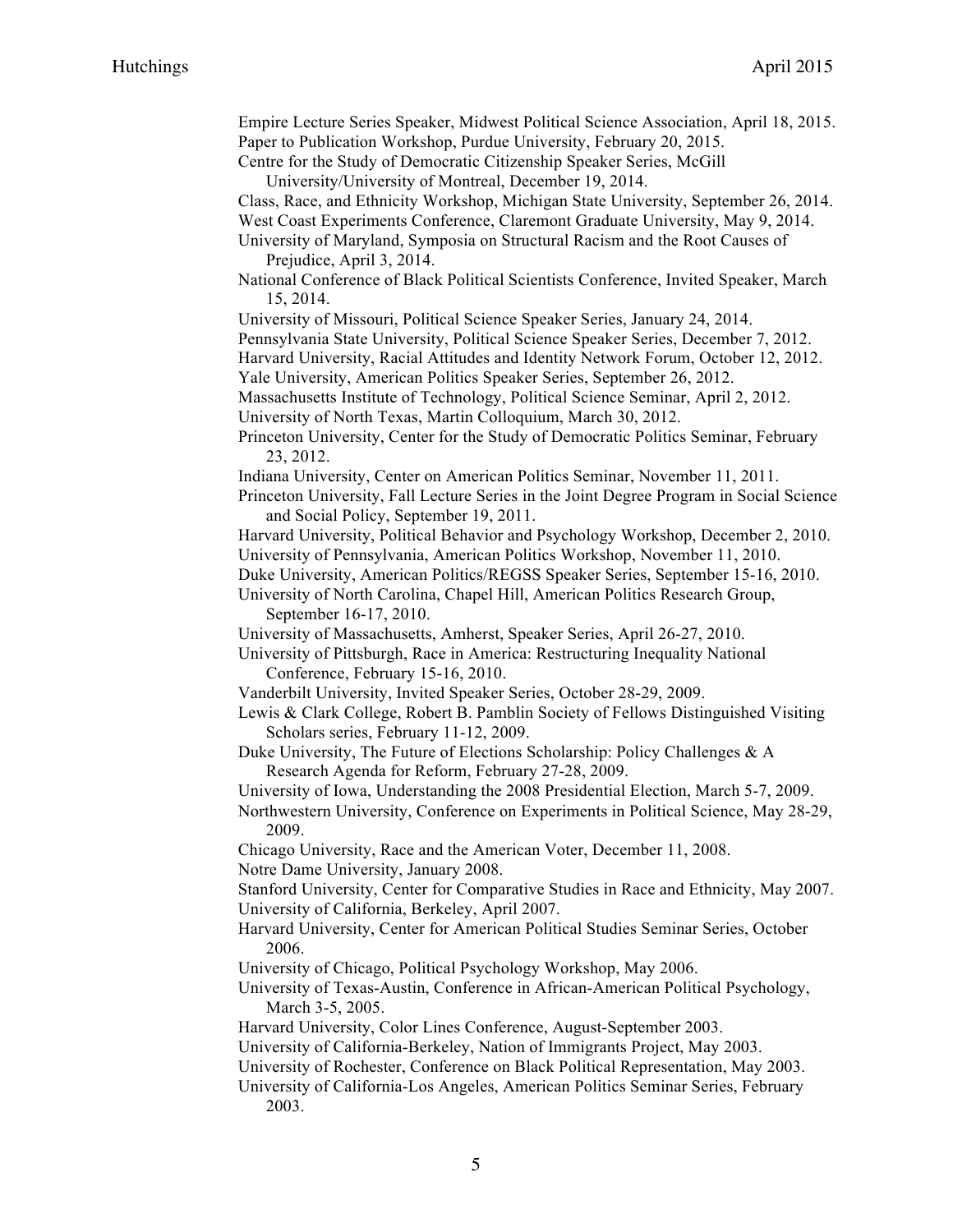- Washington University, Political Science Department, Race & Politics, Speaker Series, September 2002.
- Princeton University, Politics Department, Center for the Study of Democratic Politics, Speaker Series, April 2002.
- University of Michigan- Ann Arbor, Survey Research Center, October 2001.
- University of Virginia, Department of Government and Foreign Affairs, Ralph Bunche Summer Institute, Speaker Series, June 1997.
- University of California-Los Angeles, Job Placement Talk, March 1997.
- Princeton University, Politics Department: Recruitment Series, December 1995.
- Stanford University, Department of Political Science: Recruitment Series, January 1996.
- University of Texas-Austin, Department of Government: Recruitment Series, March 1996.
- University of Virginia, Department of Government and Foreign Affairs: Recruitment Series, March 1996.
- University of Michigan, Political Science Department: Recruitment Series, February 1996.
- *Panel Discussant Role:*
	- University of Michigan-Ann Arbor, Survey Research Center, Talk by Kenneth Prewitt, Director of U.S. Census Bureau, October 2000.

#### **Professional Memberships:**

American Political Science Association Midwest Political Science Association National Conference of Black Political Scientists American Association for Public Opinion Research

#### **Service to the Department, University, Profession:**

| Profession: |                                                                                    |
|-------------|------------------------------------------------------------------------------------|
| 2015-2019   | Member of Standing Committee on Reengineering Census Operations, National          |
|             | Research Council                                                                   |
| 2015        | Chair, Nominations Committee, Midwest Political Science Association                |
| 2015        | Russell Sage/National Research Council 75 <sup>th</sup> Anniversary of An American |
|             | Dilemma Planning Group Member                                                      |
| 2012-2015   | Member of Board of Overseers, General Social Survey (GSS)                          |
| 2012-2016   | Editorial Advisory Board Member, American Political Science Review                 |
| 2012        | Editorial Advisory Board Member, American Politics Research                        |
| 2012        | Editorial Advisory Board Member, Congress and the Presidency                       |
| 2010-2016   | Principal Investigator (Michigan, with Ted Brader), American National Election     |
|             | Study                                                                              |
| 2010        | Departmental Review Committee, Princeton University, Politics Department           |
| 2010        | Editorial Board, American Journal of Political Science                             |
| 2008-2010   | Associate Principle Investigator, American National Election Study                 |
| 2007        | Midwest Political Science Association Council Member                               |
| 2006        | Member of Board of Overseers, American National Election Study                     |
| 2006        | Editorial Board, Journal of Politics                                               |
| 2005        | Co-chair APSA Committee on the Status of Blacks in the Profession                  |
| 2004        | Editorial Board, American Politics Research                                        |
|             |                                                                                    |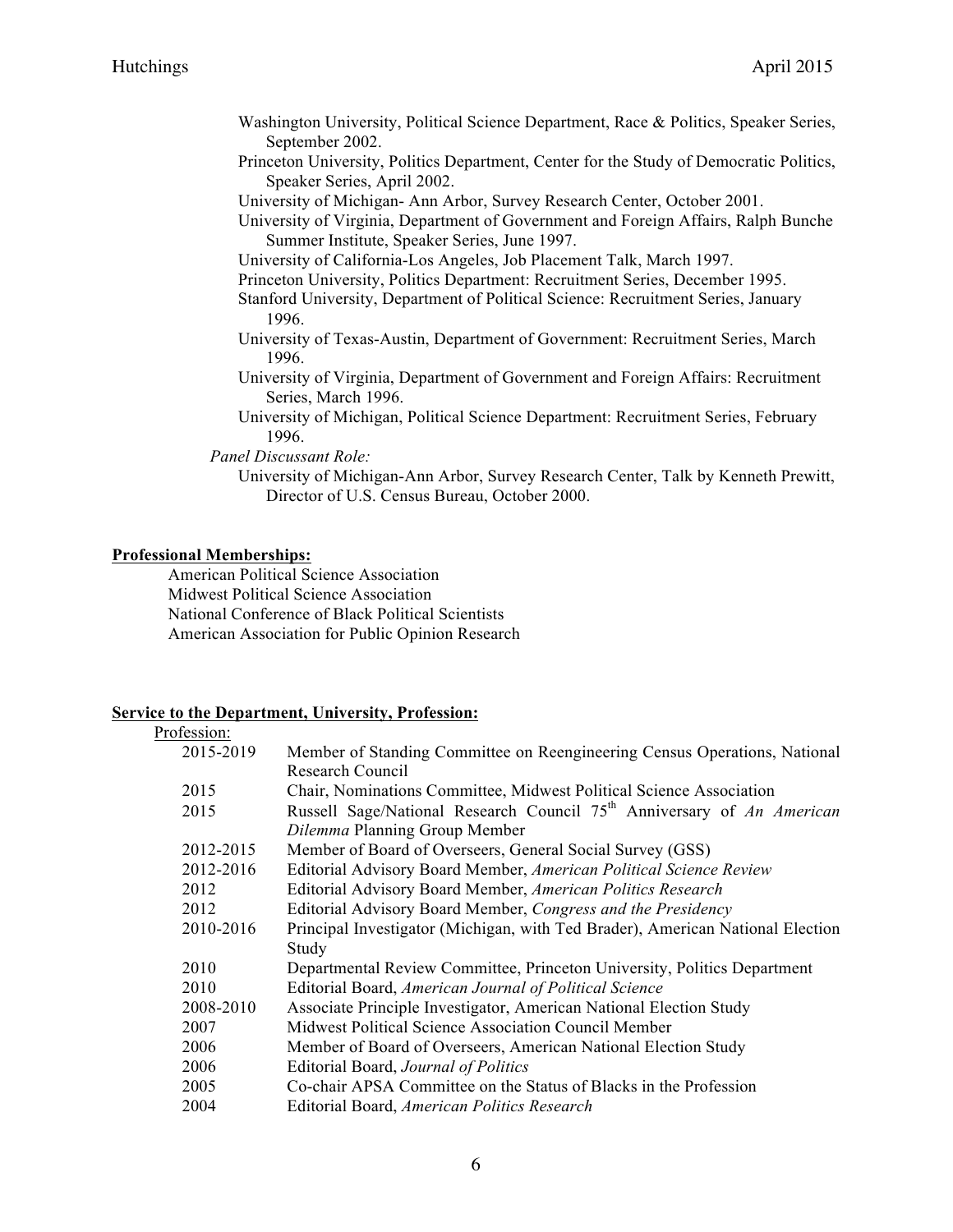| 2004        | Division head APSA, public opinion section                                    |
|-------------|-------------------------------------------------------------------------------|
| 2004        | Co-chair APSA Race, Ethnicity, Politics Book Award Committee                  |
| 1998        | Member of American National Election Studies (NES) 1998 Pilot Study           |
|             | <b>Planning Committee</b>                                                     |
| University: |                                                                               |
| 2014-2015   | Member, Institute for Social Research Director's Search Committee             |
| 2010-2016   | Affiliated Faculty, Robert Wood Johnson Health Policy Scholars Program        |
| 2013-2015   | Rackham Merit Fellow Review Committee                                         |
| 2010-2014   | Member of Advisory Board of Resource Center for Minority Data                 |
| 2008-2009   | Member of University of Michigan Press Political Science Advisory Board       |
| 2008        | Member of the Institutional Steering Committee of the Michigan chapter of the |
|             | <b>Edward Bouchet Honor Society</b>                                           |
| 2005-2008   | Member of University of Michigan Press Board                                  |
| 2005        | Member of Institute for Social Research Policy Committee                      |
| 1999        | Member, ad hoc committee for the National Survey of American Life             |
| 1997-1999   | Member, Interdepartmental Ph.D. in Communications Studies Admissions          |
|             | Committee                                                                     |

Department: Committee Memberships

| 2014-2015  | Chair, Race, Ethnicity, and Politics (REP) Search Committee       |
|------------|-------------------------------------------------------------------|
| 2012-2014  | Member, Department Executive Committee                            |
| 2013-2014  | Member of Target of Opportunity Job Search Committee              |
| 2011       | American Politics Subfield Coordinator                            |
| 2006-2010  | Director, Graduate Admissions Committee                           |
| 2007-2008  | Member, American Politics Political Behavior Search Committee     |
| 2005       | Member, Graduate Admissions Committee                             |
| 2003       | Member, Target of Opportunity Search Committee                    |
| 2000       | Member, Department Executive Committee                            |
| 1999-2000. | Member, American Politics Political Behavior Search Committee     |
| 1998-1999. | Member, American Politics Target of Opportunity Search Committee  |
| 1999       | Member, Gerald R. Ford Fellowship Committee                       |
| 1997-1998. | Member, American Politics Political Institutions Search Committee |
|            |                                                                   |

#### Department: Dissertation Advising

Co-Chair: Bai Linh Hoang, political science, candidate (co-chair: Rick Hall) Co-Chair: LaShonda Brenson, political science, candidate (co-chair: Rick Hall) Co-Chair: LaGina Gause, political science/public policy, candidate (co-chair: Liz Gerber) Co-Chair: Jennifer Chudy, political science, candidate (co-chair: Don Kinder) Member: Leanne Kang, education, candidate Co-Chair: Vincent Fusaro, political science/social work, candidate (co-chair: John Tropman) Co-Chair: Vanessa Cruz, political science, candidate (co-chair: John Garcia) Co-Chair: Chinbo Chong, political science, pre-candidate (co-chair: Ted Brader) Co-Chair: Portia Hemphill, pol. science/public policy, candidate (co-chair: Mary Corcoran) Co-Chair: Hakeem Jefferson, political science, pre-candidate (co-chair: TBD) Member: Chris Skovron, political science, candidate Member: Derek Stafford, pol. science, candidate Co-Chair: Davin Phoenix, political science/public policy, completed (co-chair: Ted Brader) Co-Chair: Ashley Jardina, political science, completed (co-chair: Ted Brader) Co-Chair: Spencer Piston, political science, completed (co-chair: Arthur Lupia) Chair: Michael Duenes, political science, completed (stepping in on behalf of Hanes Walton)